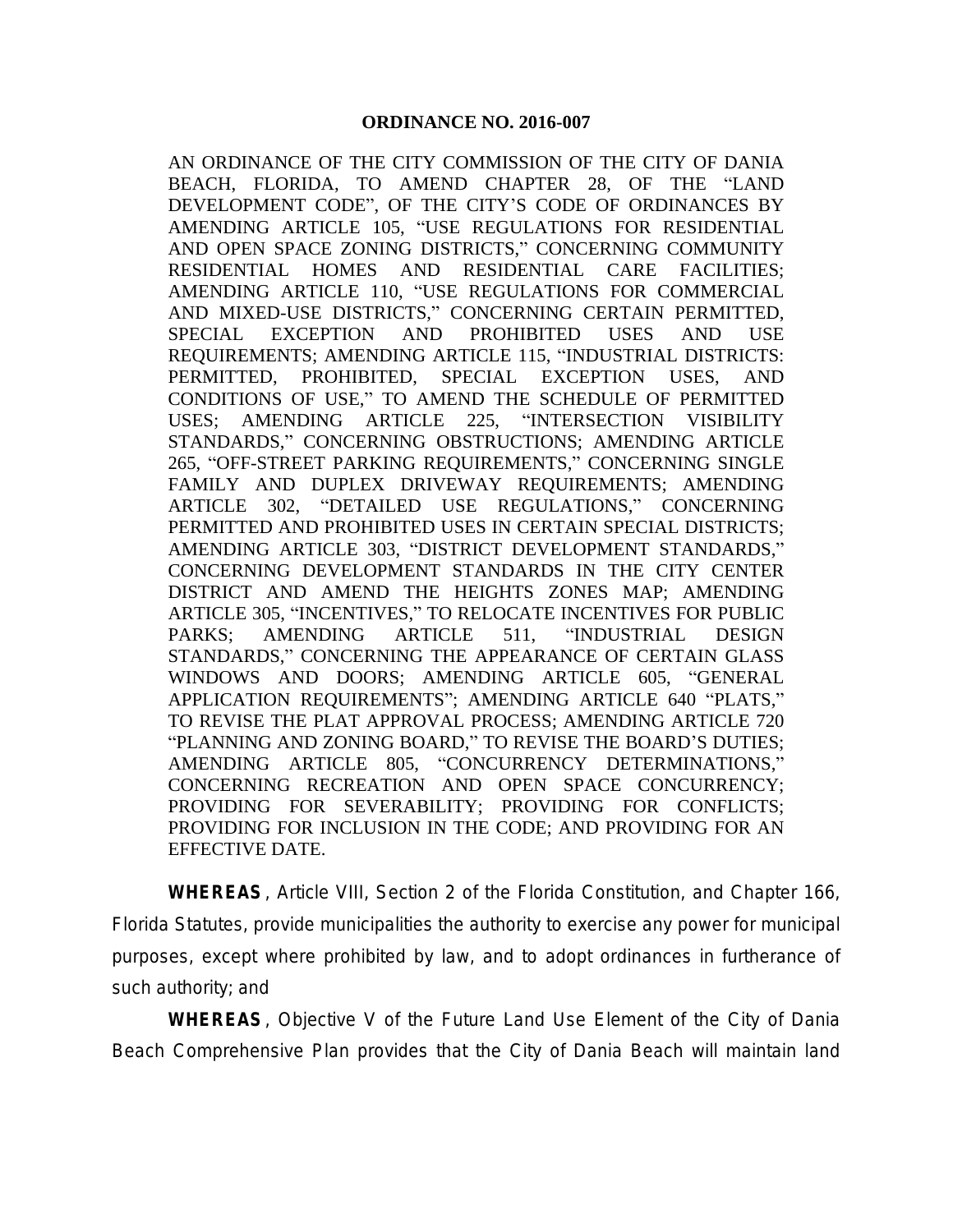development regulations and zoning regulations to implement the City's Comprehensive Plan; and

**WHEREAS**, the City Commission of the City of Dania Beach ("City Commission") finds it periodically necessary to amend its Code of Ordinances and Land Development Code ("Code") in order to update regulations and procedures to implement municipal goals and objectives; and

**WHEREAS**, City staff recommends approval of the proposed changes; and

**WHEREAS**, the Planning and Zoning Board, sitting as the City's Local Planning Agency, has reviewed this Ordinance, and has determined that it is consistent with the City's Comprehensive Plan; and

**WHEREAS**, pursuant to Section 166.041 (c)(2), Florida Statutes, notice has been given by publication in a paper of general circulation in the City, notifying the public of this proposed Ordinance and of the time and dates of the public hearings; and

**WHEREAS**, two (2) public hearings were held before the City Commission pursuant to the published notice described above; and

**WHEREAS**, the City Commission finds that adoption of this Ordinance through its police powers will protect the public health, safety, and welfare of the residents of the City, and furthers the purpose, goals, objectives, and policies of the City's Comprehensive Plan.

# **NOW THEREFORE, BE IT ORDAINED BY THE CITY COMMISSION OF THE CITY OF DANIA BEACH, FLORIDA <sup>1</sup> :**

**Section 1**. That the preceding "Whereas" clauses are ratified and incorporated as a record of the legislative intent of this Ordinance.

**Section 2.** That Article 105 "Use Regulations for Residential and Open Space Zoning Districts" of the City of Dania Beach Land Development Code is amended to read as follows:

# **ARTICLE 105. - USE REGULATIONS FOR RESIDENTIAL AND OPEN SPACE ZONING DISTRICTS**

**\* \* \***

Sec. 105-170. - Community residential homes and residential care facilities.

<sup>&</sup>lt;sup>1</sup> Additions to the text are shown in <u>underline</u>. Deletions to the text are shown in <del>strikethrough</del>.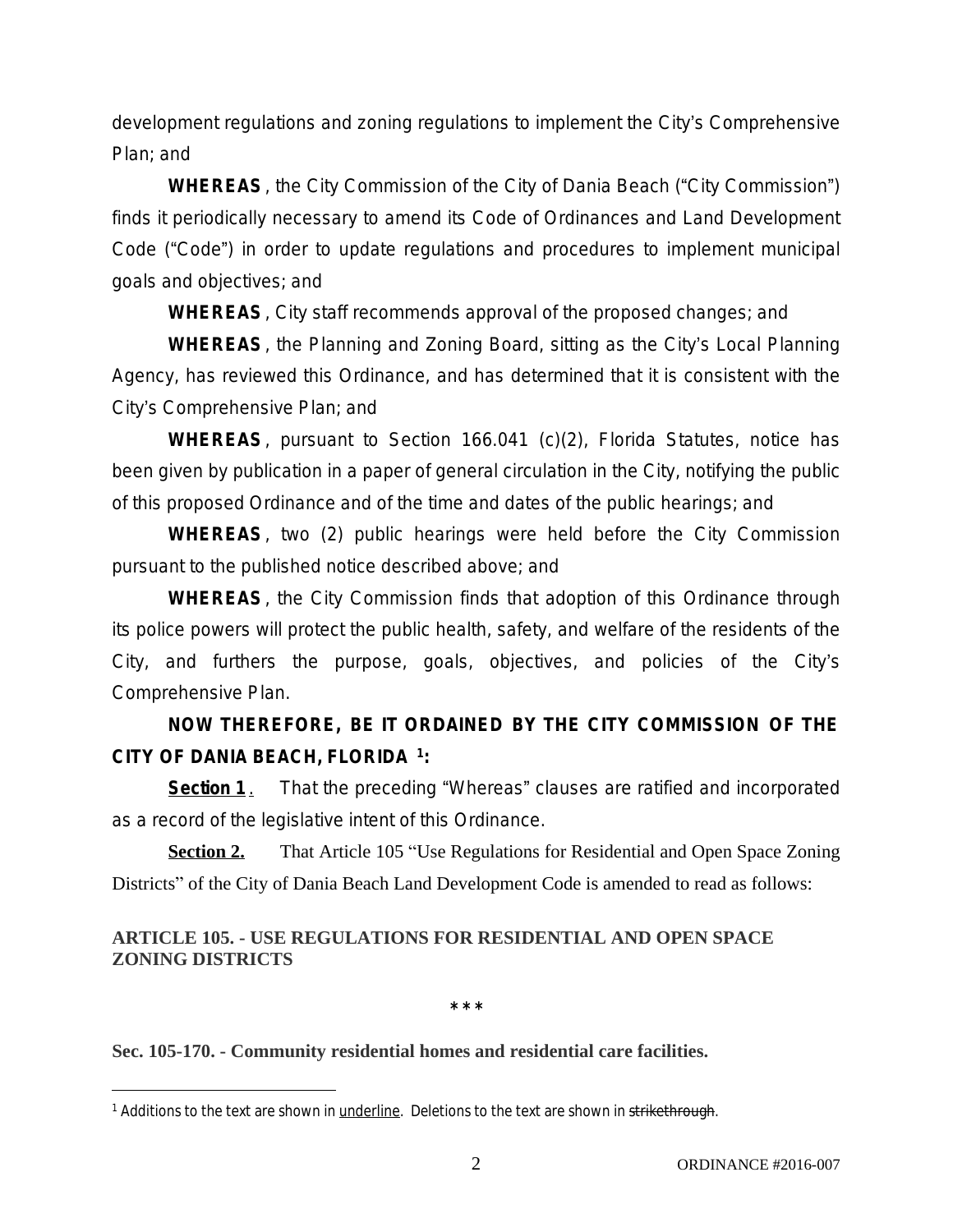(B)A "community residential home, type 2", as defined in article 725 (see definition of special residential facility), having more than six (6) residents is permitted in the CC, EDBB-MU, SFED-MU, GTWY-MU, NBHD-RES, RM, RM-1, RM-2 and PRD-1 zoning districts subject to the following, and to the specific regulations of the applicable zoning district:

**Section 3.** That Article 110 "Use Regulations for Commercial and Mixed-Use Districts" of the City of Dania Beach Land Development Code is amended to read as follows:

# **ARTICLE 110. USE REGULATIONS FOR COMMERCIAL AND MIXED-USE DISTRICTS.**

**\* \* \***

### **Sec. 110-20. - List of permitted, special exception and prohibited uses.**

Included in the table below are permitted, special exception and prohibited uses within commercial districts, the residential office (RO) district, the Marine district, and generalized permitted and special exception uses within the mixed-use CRA form-based districts. Permitted and special exception uses shown in this table for the CRA form-based districts are not allowed in all areas of a district; therefore, the more detailed regulations of [article](https://www.municode.com/library/fl/dania_beach/codes/code_of_ordinances?nodeId=PTIICOOR_CH28LADECO_SP1COREARCRFOSEZODI_ART302DEUSRE) 302 must be consulted to determine whether a particular use is permitted in any given location. Article 302 shall take precedence over this table.

|                                                                                                                                                                          |        | <b>INDUSTRIAL MIXED-USE DISTRICTS</b> |                        |                    |                                          |                         |                        |       | <b>COMMERCIAL</b><br>ZONING<br><b>DISTRICTS</b> |  |       |  |
|--------------------------------------------------------------------------------------------------------------------------------------------------------------------------|--------|---------------------------------------|------------------------|--------------------|------------------------------------------|-------------------------|------------------------|-------|-------------------------------------------------|--|-------|--|
|                                                                                                                                                                          |        | <b>CRA FORM-BASED DISTRICTS</b>       |                        |                    |                                          |                         |                        |       |                                                 |  |       |  |
| Legend<br>P - Permitted<br>$P(\#)$ - Permitted<br>subject to numbered<br>footnote<br>A - Permitted<br>accessory use only<br>SE - Permitted special<br>exception use only | Marine | RO<br>(see sec<br>110-<br>180)        | $\overline{\text{CC}}$ | <b>EDBB-</b><br>MU | <b>SFED-</b><br>$\overline{\mathrm{MU}}$ | <b>GTWY-NBHD-</b><br>MU | $\mathbf{M}\mathbf{U}$ | $C-1$ | $C-2$ $C-3$                                     |  | $C-4$ |  |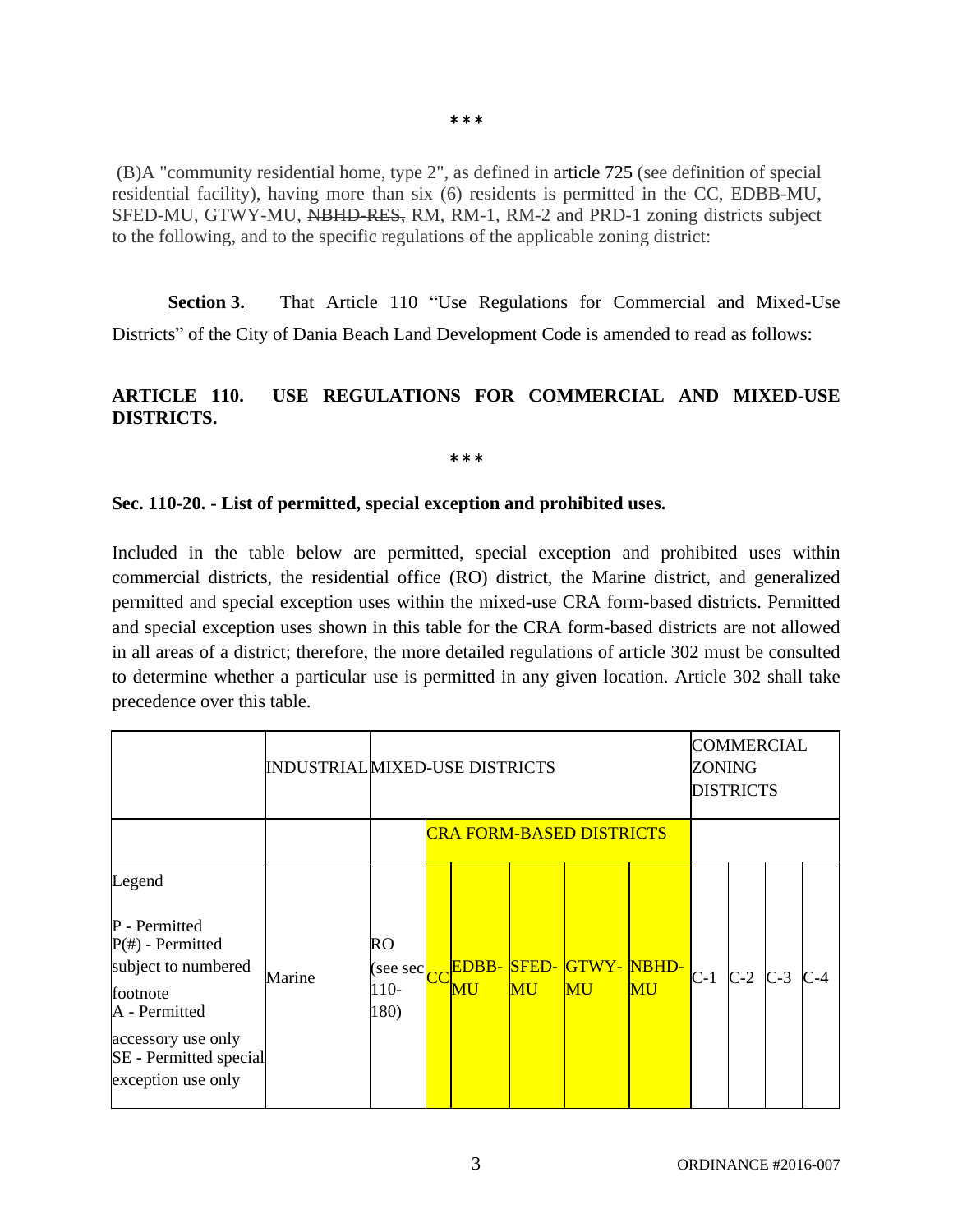| - Not<br>NP<br>permitted                     |    |              |              |               |               |               |               |                        |               |               |
|----------------------------------------------|----|--------------|--------------|---------------|---------------|---------------|---------------|------------------------|---------------|---------------|
| <b>USES</b>                                  |    |              |              |               |               |               |               |                        |               |               |
| $* * *$                                      |    |              |              |               |               |               |               |                        |               |               |
| Bail Bond [subject to NP<br>section 110-310] | NP | $\mathbf{P}$ | $\mathbf{P}$ | $\mathbf{NP}$ | $\mathbf{NP}$ | $\mathbf{NP}$ | $\mathbf{NP}$ | $\overline{\text{MP}}$ | $\mathbf{NP}$ | $\mathbf{NP}$ |
| $* * *$                                      |    |              |              |               |               |               |               |                        |               |               |

### **Sec. 110-50. - Proximity of alcoholic beverage establishments to other establishments and uses.**

- (A) [Applicability.] The distance separation requirements of this section shall not apply to:
	- (1) The sale of beer or wine or both for consumption off-premises; and

**\* \* \***

### **Sec. 110-310. Bail Bonds.**

Bail bond use shall:

- (A) Be separated from any other bail bond use, existing or approved, by two thousand five hundred (2,500) feet, measured from the proposed establishment to the existing establishment;
- (B) Not be located on property fronting Federal Highway; and
- C) Be located a minimum of five hundred (500) feet from any property zoned for single family residential use, measured from the proposed establishment to the property line of the residential use or zoning district boundary.

All distance separations shall be measured from business location.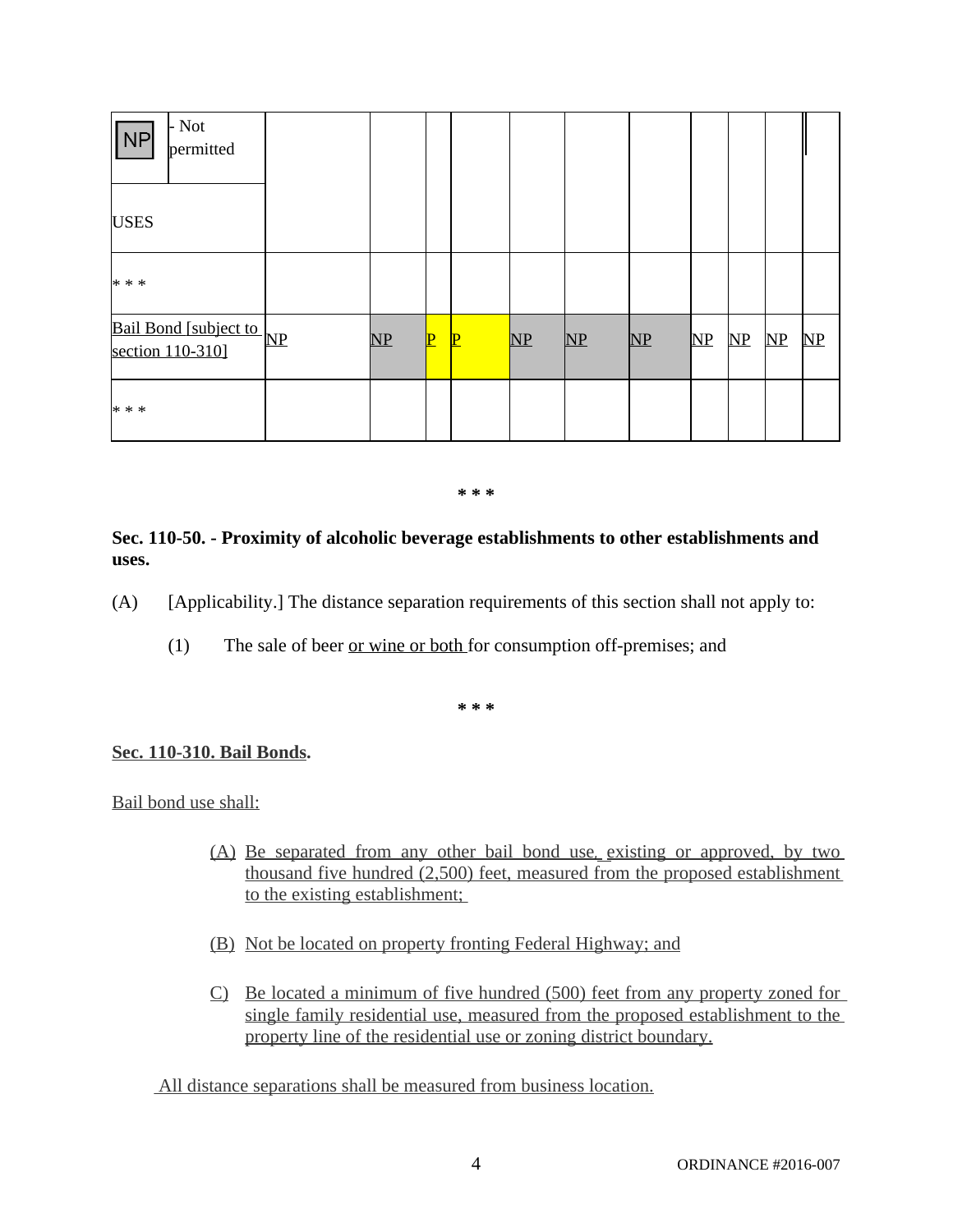| P                                         |                                                                        | Permitted                                                     |             |           |             |                                                                    |             |           |             |  |  |
|-------------------------------------------|------------------------------------------------------------------------|---------------------------------------------------------------|-------------|-----------|-------------|--------------------------------------------------------------------|-------------|-----------|-------------|--|--|
| A                                         |                                                                        | Permitted accessory use only                                  |             |           |             |                                                                    |             |           |             |  |  |
| ###                                       | (Ex: 1, 2) Permitted subject to the conditions of use numbered 1 and 2 |                                                               |             |           |             |                                                                    |             |           |             |  |  |
|                                           |                                                                        | found in section 115-50                                       |             |           |             |                                                                    |             |           |             |  |  |
| <b>SE</b>                                 |                                                                        | Permitted special exception use only, pursuant to article 630 |             |           |             |                                                                    |             |           |             |  |  |
| $SE(\text{#}, \text{#})$                  |                                                                        |                                                               |             |           |             | $(Ex: 1, 2)$ Permitted as a special exception only, and subject to |             |           |             |  |  |
|                                           |                                                                        |                                                               |             |           |             | conditions of use numbers 1 and 2 found in section 115-50.         |             |           |             |  |  |
| <b>NP</b>                                 | not permitted                                                          |                                                               |             |           |             |                                                                    |             |           |             |  |  |
| * * *                                     |                                                                        |                                                               |             |           |             |                                                                    |             |           |             |  |  |
| <b>GENERAL BUSINESS USES</b>              |                                                                        |                                                               |             |           |             |                                                                    |             |           |             |  |  |
| * * *                                     |                                                                        |                                                               |             |           |             |                                                                    |             |           |             |  |  |
| Bail Bond [subject to<br>section 110-310] |                                                                        | ${\bf P}$                                                     | $\mathbf P$ | ${\bf P}$ | $\mathbf P$ | $\bf NP$                                                           | $\mathbf P$ | <b>NP</b> | $\mathbf P$ |  |  |

# **Sec. 115-40. - Schedule of permitted uses.**

**EXCEPTION USES, AND CONDITIONS OF USE**

amended to read as follows:

**Legend**

#### **\* \* \***

Exception Uses, and Conditions of Use," of the City of Dania Beach Land Development Code is

**ARTICLE 115. - INDUSTRIAL DISTRICTS: PERMITTED, PROHIBITED, SPECIAL** 

**\* \* \***

**Section 4.** That Article 115 "Industrial Districts: Permitted, Prohibited, Special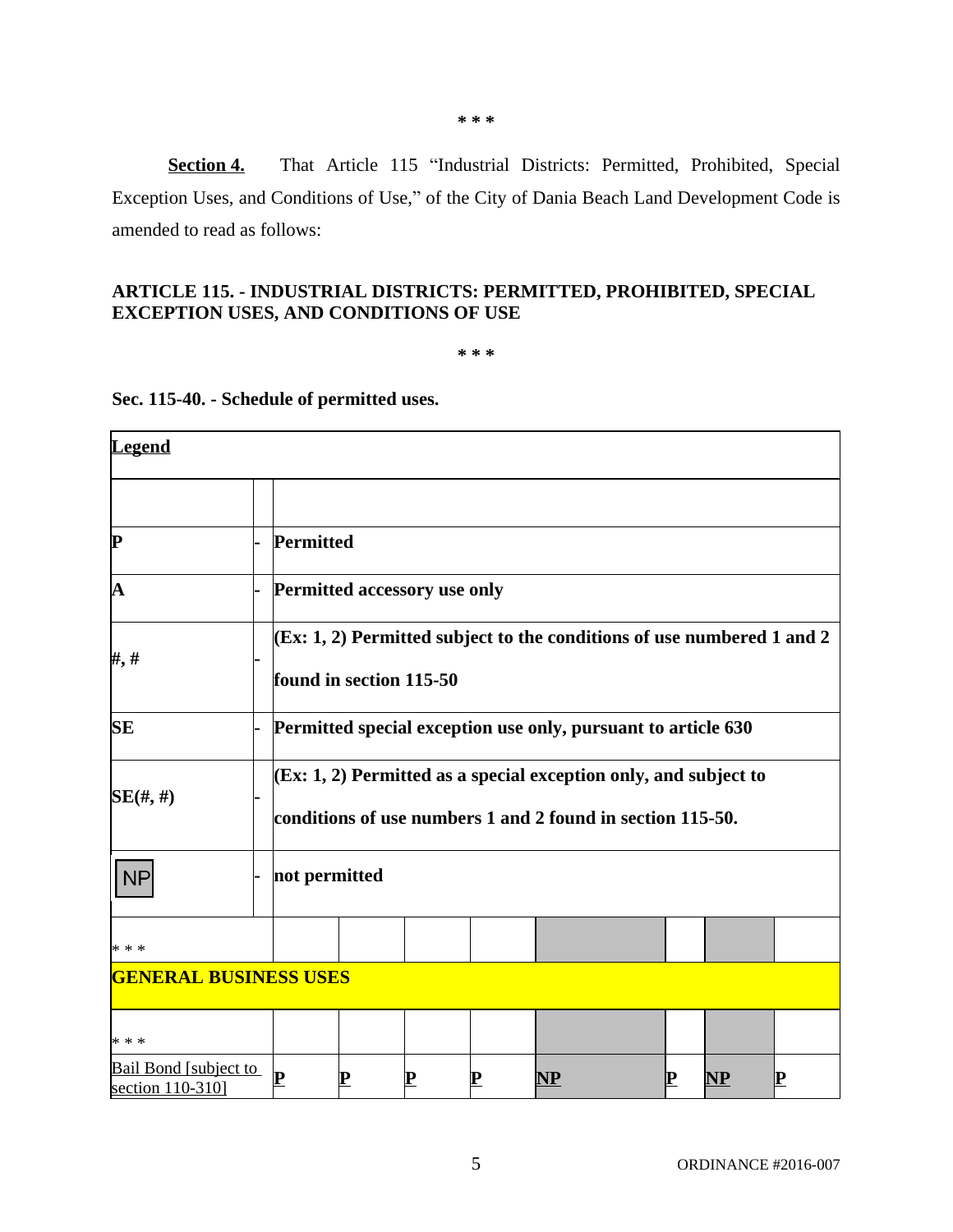| <b>Legend</b> |  |  |  |  |  |
|---------------|--|--|--|--|--|
|               |  |  |  |  |  |
| * * *         |  |  |  |  |  |

**Section 5.** That Article 225 "Intersection Visibility Standards" of the City of Dania Beach Land Development Code is amended to read as follows:

### **ARTICLE 225. - INTERSECTION VISIBILITY STANDARDS**

**\* \* \***

Sec. 225-10. - Intersection vision.

**\* \* \***

- (D) *Exceptions.* The following obstructions are permitted within the sight distance triangle.
	- (1) Trees having limbs and foliage trimmed in such a manner that no limbs or foliage extend into the area between thirty (30) inches and eight (8) feet above grade. Trees must be located so as not to create a traffic hazard.
	- (2) Fire hydrants, public utility poles, street markers and traffic control devices.
	- (3) Other obstruction materials may be approved subject to maintaining the required sight visibility as approved by the City Engineer.

**\* \* \***

**Section 6**. That Article 265 "Off-Street Parking Requirements" of the City of Dania Beach Land Development Code is amended to read as follows:

# **ARTICLE 265. - OFF-STREET PARKING REQUIREMENTS**

**\* \* \***

**Sec. 265-100. Design standards for residential parking spaces utilizing individual driveways or back-out parking.**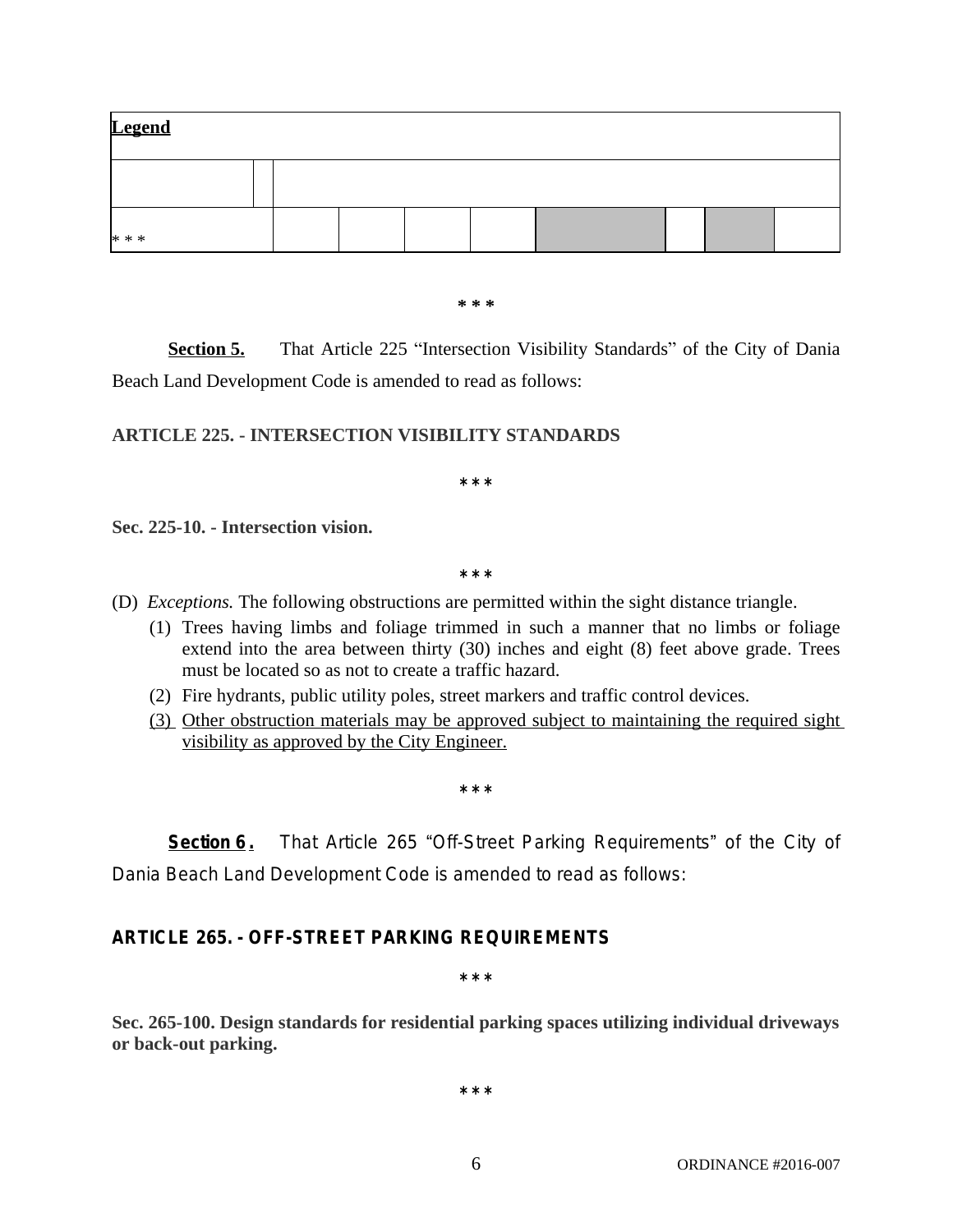# (E) Residential driveways for single family and duplex may be composed of gravel (peat rock).

**\* \* \***

**Section 7.** That Article 302 "Detailed Use Regulations" of the City of Dania Beach Land Development Code is amended to read as follows:

# **ARTICLE 302. - DETAILED USE REGULATIONS**

**\* \* \***

**Sec. 302-10. - Permitted, special exception and prohibited uses.**

| Legend:                                                                                                                                                                        | <b>Districts</b> |           |                        |                                                  |       |     |                          |            |  |  |
|--------------------------------------------------------------------------------------------------------------------------------------------------------------------------------|------------------|-----------|------------------------|--------------------------------------------------|-------|-----|--------------------------|------------|--|--|
| $P = Permitted$<br>$SE = Special Exception use$<br>$(\#)$ = Permitted subject to the restriction<br>in section 302-20 having the same<br>number that is within the parentheses |                  | EDBB-MU   |                        | <b>SFED-MU</b>                                   |       |     |                          |            |  |  |
| <b>NP</b><br>Not permitted                                                                                                                                                     | City<br>Center   |           |                        | <b>Principal Street Frontage</b>                 |       | MU  | GTWY- NNBHD- NBHD-<br>MU | <b>RES</b> |  |  |
| Abbreviations:<br>$EDBB = East Dania Beach Boulevard$<br>$SFED = South Federal Highway$                                                                                        |                  |           | EDBB Other<br>streets  | S. Fed.<br><b>Hwy</b><br>Sheridan Streets<br>St. | Other |     |                          |            |  |  |
| <b>RESIDENTIAL</b>                                                                                                                                                             |                  |           |                        |                                                  |       |     |                          |            |  |  |
| * * *                                                                                                                                                                          |                  |           |                        |                                                  |       |     |                          |            |  |  |
| Community residential home - type 2;<br>$7 - 14$ residents (see Sec. 725-30 for<br>definition)                                                                                 | (3)              | <b>NP</b> | (3)                    | (3)                                              | (3)   | (3) | <b>NP</b>                | NP         |  |  |
| * * *                                                                                                                                                                          |                  |           |                        |                                                  |       |     |                          |            |  |  |
| RESTRICTED COMMERCIAL                                                                                                                                                          |                  |           |                        |                                                  |       |     |                          |            |  |  |
| * * *                                                                                                                                                                          |                  |           |                        |                                                  |       |     |                          |            |  |  |
| Bail Bonds [subject to section 110-<br>310]                                                                                                                                    | $\underline{P}$  | NP        | $\overline{\text{MP}}$ | NP                                               | NP    | NP  | NP                       | NP         |  |  |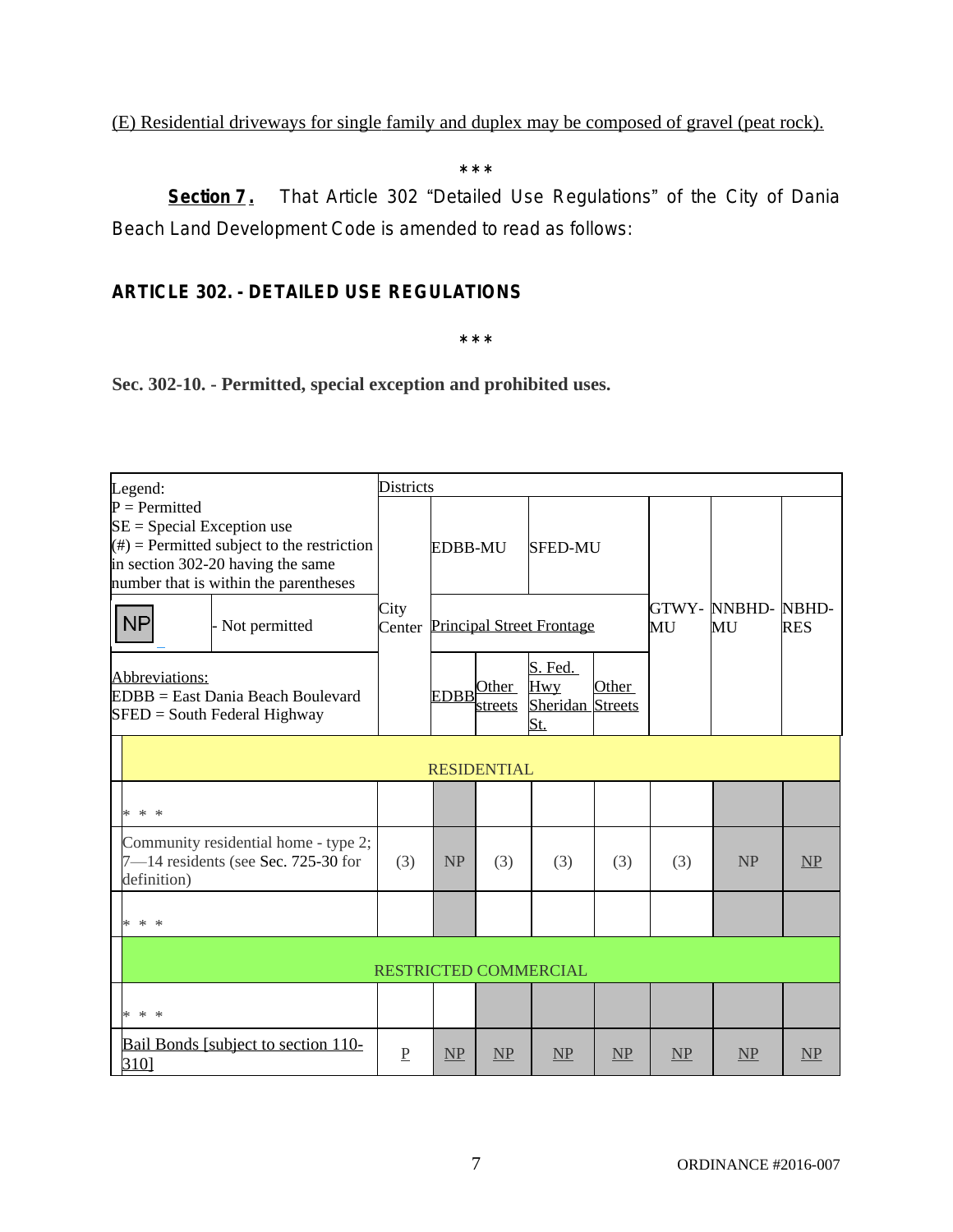| Legend:                                                                                                                                                                        |                 | Districts      |                |                  |                                                         |       |                           |                     |  |  |
|--------------------------------------------------------------------------------------------------------------------------------------------------------------------------------|-----------------|----------------|----------------|------------------|---------------------------------------------------------|-------|---------------------------|---------------------|--|--|
| $P = Permitted$<br>$SE = Special Exception use$<br>$(\#)$ = Permitted subject to the restriction<br>in section 302-20 having the same<br>number that is within the parentheses |                 |                | <b>EDBB-MU</b> |                  | <b>SFED-MU</b>                                          |       |                           |                     |  |  |
| <b>NP</b>                                                                                                                                                                      | - Not permitted | City<br>Center |                |                  | <b>Principal Street Frontage</b>                        | MU    | <b>GTWY- NNBHD-</b><br>MU | NBHD-<br><b>RES</b> |  |  |
| Abbreviations:<br>EDBB = East Dania Beach Boulevard<br>$SFED = South Federal Highway$                                                                                          |                 |                | <b>EDBB</b>    | Other<br>streets | S. Fed.<br><b>Hwy</b><br><b>Sheridan Streets</b><br>St. | Other |                           |                     |  |  |
| ∗<br>$*$<br>$\ast$                                                                                                                                                             |                 |                |                |                  |                                                         |       |                           |                     |  |  |

**Section 8.** That Article 303 "District Development Standards" of the City of Dania Beach Land Development Code is amended to read as follows:

# **ARTICLE 303. - DISTRICT DEVELOPMENT STANDARDS**

**\* \* \***

Sec. 303-40. - City Center (CC) District.

**\* \* \***

(E)*City center core.* Located between NE and NW 1st Avenues and between SE/SW 1st and NE/NW 1st Streets (see cross-hatching on map). The core is the planned retail, government and downtown of Dania Beach. Mixed-use buildings with ground-floor retail, and entertainment, and/or office uses are required in the core.

**\* \* \***

(Q) *Height zones map, Figure 303-10.*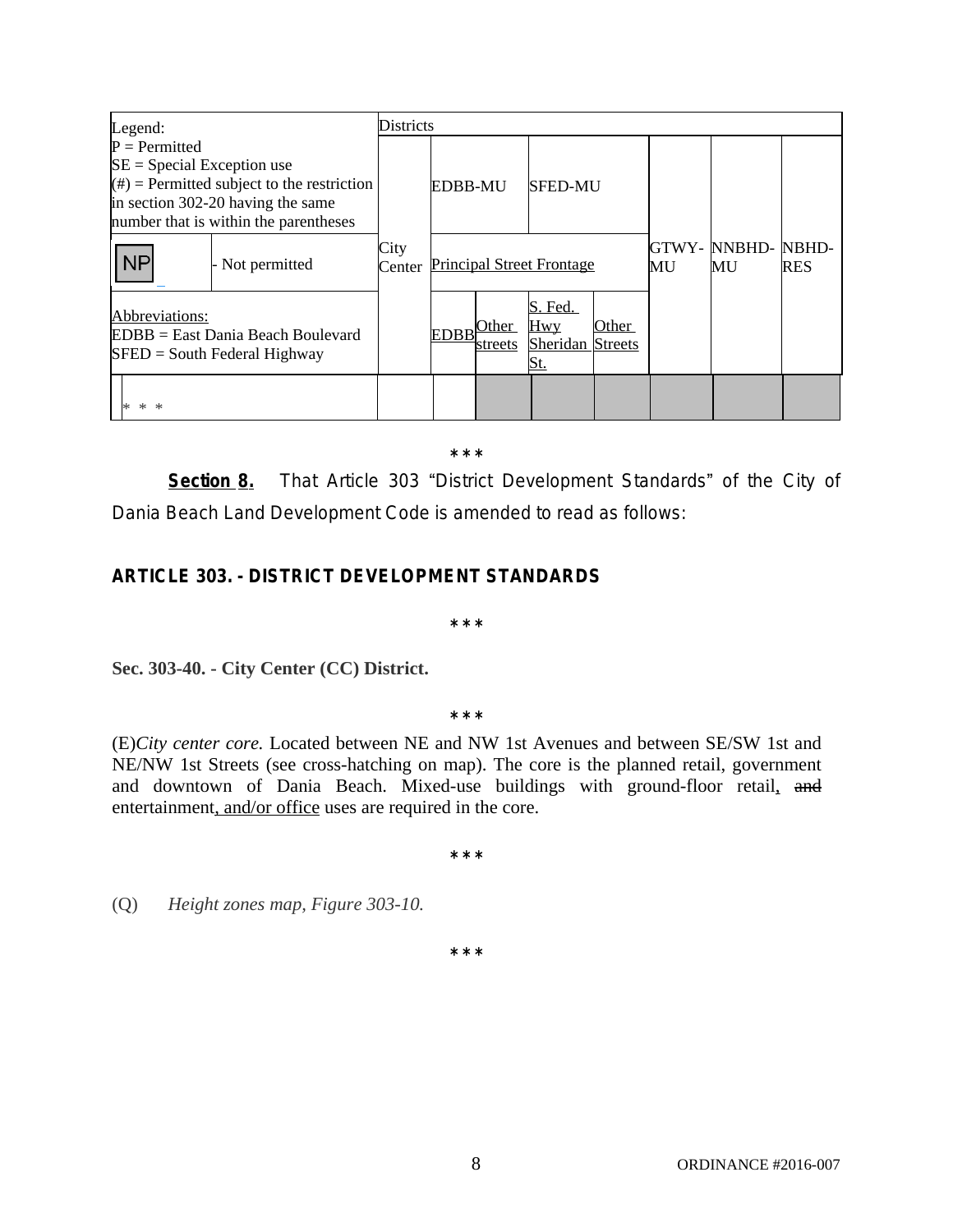**Section 9.** That Article 305 "Incentives" of the City of Dania Beach Land Development Code is amended to read as follows:

**ARTICLE 305. - INCENTIVES**

**\* \* \***

### **Sec. 305-20. - Schedule of incentives.**

**\* \* \***

(A)In the City Center District and the Gateway Mixed-Use District, a development may be eligible for a density and height bonus not to exceed a maximum of two (2) stories and thirty (30) du/ac subject to the maximum density and height limitations established under the applicable zoning district. The public park incentive fee shall be calculated pursuant to section 305-70(b), which shall be applied to the city's park fund for park land acquisition or park improvements. The full public park incentive fee shall be paid in order to exercise any density or height bonus or combination thereof, under this section. The full public park incentive fee shall be paid regardless of whether the use of the density or height bonus is limited by the maximum density or height established under the applicable zoning district or the applicant chooses not to exercise portions of the height or density bonuses. Eligibility for a density and he<del>ight bonus under this section shall require development</del> 6 story limit consistent with SFED-MU to south. five (25) dwelling units.

B)The public park incentive fee shall be equal in value to fifty cents (\$0.50) per square foot of estimated residential gross floor area.

(C)For purposes of this section, residential gross floor area shall be defined as the sum of the habitable horizontal area of all residential floors of all stories of a residential building or structure under a roof, and including, interior amenity areas, clubhouses, lobby areas however excluding private garages, maintenance areas, utility areas, operational areas, storage closets, electrical and mechanical facilities, balconies, stairwells, elevators, basements and subbasements, covered parking, loading areas, and parking structures.

(D)The contributions referenced in this section are calculated in 2014 dollars and shall be adjusted by the Consumer Price Index on an annual basis.

(E)Payment of the public park incentive fees shall be made prior to issuance of a building permit. Height limited adjacent to neighborhood south of Stirling Road.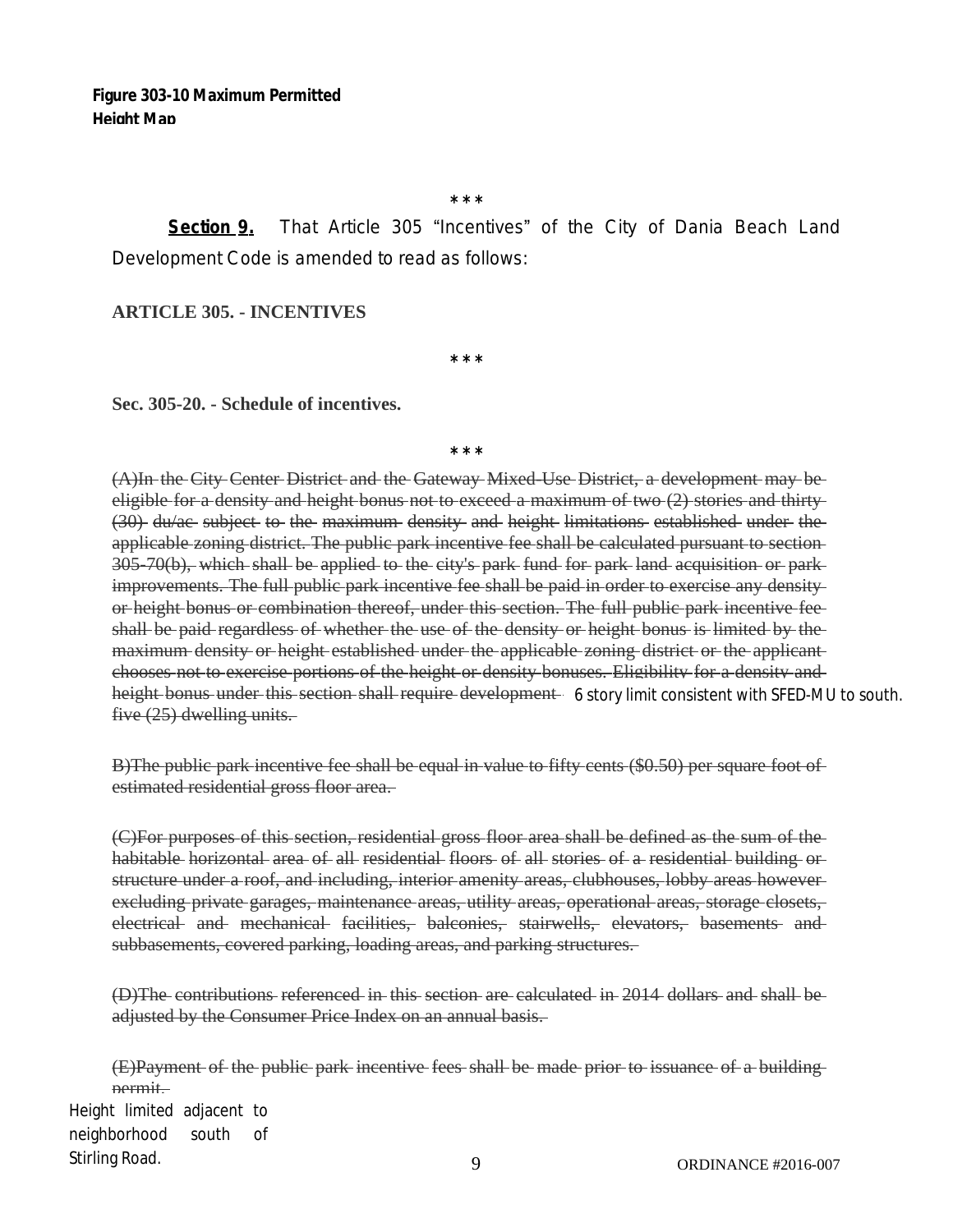### **Sec. 305-70. – Incentives for public parks.**

(A) In the City Center District and the Gateway Mixed-Use District, a development may be eligible for a density and height bonus not to exceed a maximum of two (2) stories and thirty (30) du/ac subject to the maximum density and height limitations established under the applicable zoning district. The public park incentive fee shall be calculated pursuant to section 305-70(B), which shall be applied to the city's park fund for park land acquisition or park improvements. The full public park incentive fee shall be paid in order to exercise any density or height bonus or combination thereof, under this section. The full public park incentive fee shall be paid regardless of whether the use of the density or height bonus is limited by the maximum density or height established under the applicable zoning district or the applicant chooses not to exercise portions of the height or density bonuses. Eligibility for a density and height bonus under this section shall require development containing a minimum of twenty-five (25) dwelling units.

**\* \* \***

(B) The public park incentive fee shall be equal in value to fifty cents (\$0.50) per square foot of estimated residential gross floor area.

(C) For purposes of this section, residential gross floor area shall be defined as the sum of the habitable horizontal area of all residential floors of all stories of a residential building or structure under a roof, and including, interior amenity areas, clubhouses, lobby areas however excluding private garages, maintenance areas, utility areas, operational areas, storage closets, electrical and mechanical facilities, balconies, stairwells, elevators, basements and subbasements, covered parking, loading areas, and parking structures.

(D) The contributions referenced in this section are calculated in 2014 dollars and shall be adjusted by the Consumer Price Index on an annual basis.

(E) Payment of the public park incentive fees shall be made prior to issuance of a building permit.

**\* \* \***

**Section 9.** That Article 511 "Industrial Design Standards" of the City of Dania Beach Land Development Code is amended to read as follows:

# **ARTICLE 511. - INDUSTRIAL DESIGN STANDARDS**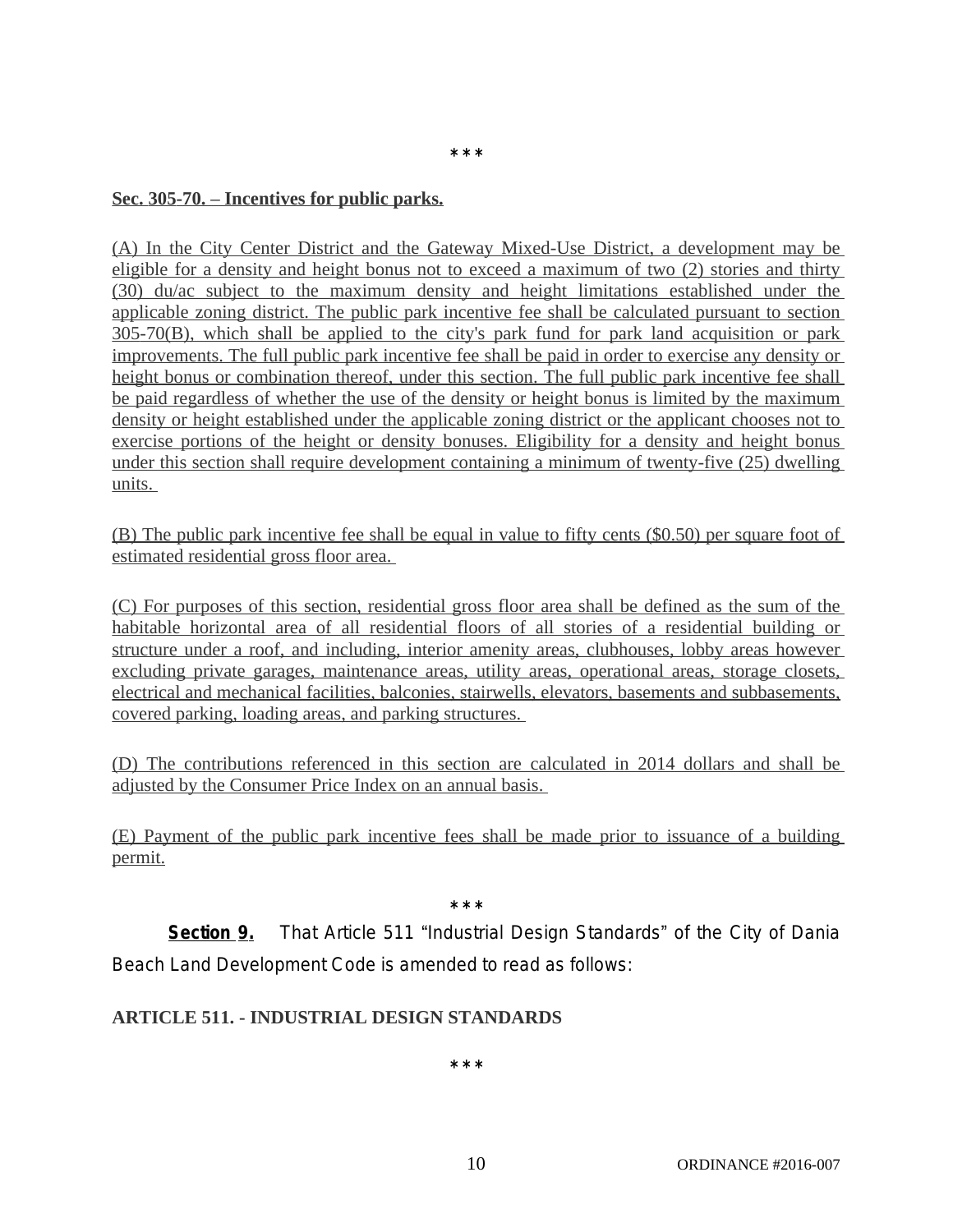#### **Sec. 511-30. - Appearance.**

**\* \* \***

(I)Glass windows and doors must make up at least twenty-five (25) percent of the primary elevation of a corner site and ten (10) percent of the secondary elevation of a corner site. On ground stories, the minimum required glass façade area shall be measured between a height of two and one-half (2.5) feet and eight (8) feet above the abutting grade.

**\* \* \***

**Section 10.** That Article 605 "General Application Requirements" of the City of Dania Beach Land Development Code is amended to read as follows:

### **ARTICLE 605. - GENERAL APPLICATION REQUIREMENTS**

**\* \* \***

#### **Sec. 605-30. - Application submittal requirements.**

The community development director shall establish standardized application submittal requirements for each type of development application, which shall at a minimum include the following.

**\* \* \***

(K)A traffic impact study is required to supplement a development application that, if approved, would generate in excess of twenty-five  $(25)$  fifty  $(50)$  gross peak hour trips based on applicable trip generation rate(s) in the Institute of Transportation Engineers' Trip Generation manual, most recent edition. The traffic impact study shall be prepared using the roadway level of service standards and trip generation rates. A traffic impact study shall be prepared in accordance with methods outlined in Transportation Impact Analysis for Site Development: An ITE Recommended Practice (RP-020D) published by the Institute of Transportation Engineers in 2010. A memorandum of agreement summarizing the study's proposed project-specific methodology, including any deviations from guidelines contained in the Recommended Practice, must be approved in writing by the director prior to preparation of the study. Additional information may be required by the director if deemed necessary for review of the application's traffic impacts. The memorandum of agreement and the traffic impact study must be prepared by a professional engineer (PE) registered in the State of Florida, a Professional Transportation Planner (PTP) certified by the Institute of Transportation Engineers (ITE), or a planner certified by the American Institute of Certified Planners (AICP).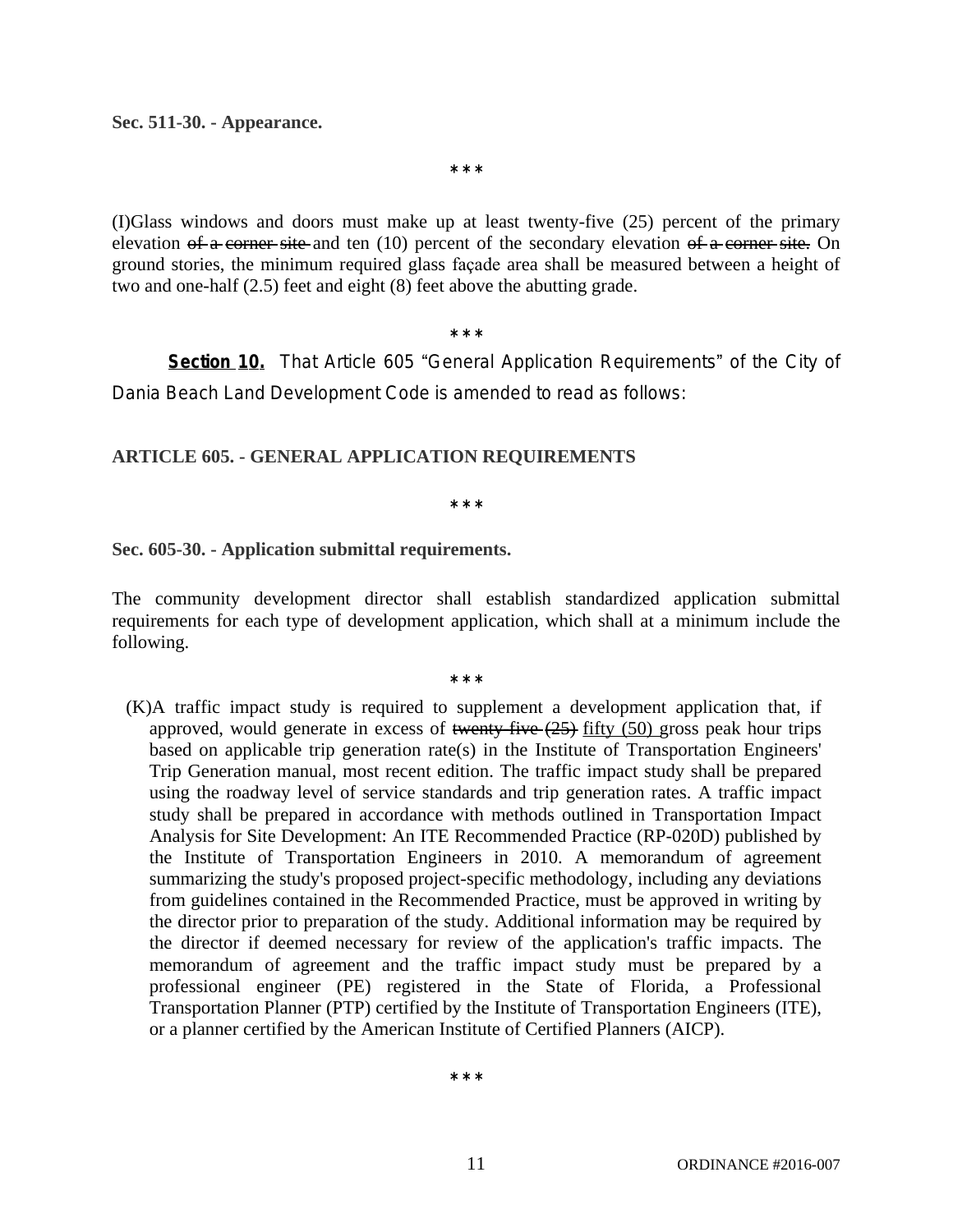**Section 11.** That Article 640 "Plats" of the City of Dania Beach Land Development Code is amended to read as follows:

**ARTICLE 640. - PLATS**

**\* \* \***

### **Sec. 640-40. - Plat processing.**

(A)Any person seeking plat approval must submit the appropriate application, copies, and fee to the community development department.

(B)The community development director shall coordinate staff review of the plat, and issuance of review findings to the applicant. When the community development director determines that the plat application satisfies all requirements of this article, the director shall schedule the plat for the next available planning and zoning board city commission meeting.

(C)Public notice shall be made in accordance with [article 610.](https://www.municode.com/library/fl/dania_beach/codes/code_of_ordinances?nodeId=PTIICOOR_CH28LADECO_PT6DEREPRRE_ART610PUHENO)

(D)Plats shall be reviewed by the planning and zoning board for conformity with this article. The planning and zoning board shall make a recommendation to the city commission, which The city commission shall review the plat for final disposition and approval of street names for all new streets within the plat.

(E)Plat applications are matters that are quasi-judicial in nature as defined by section 2-1.3, Quasi-judicial proceedings. All matters which are defined as quasi-judicial in nature shall utilize the quasi-judicial hearing procedures set forth in the code. The petitioner shall bear the burden of providing competent substantial evidence that the plat should be granted. (F) Approval to be granted via resolution.

**\* \* \***

**Section 12.** That Article 720 "Planning and Zoning Board" of the City of Dania Beach Land Development Code is amended to read as follows:

**\* \* \***

# **ARTICLE 720. - PLANNING AND ZONING BOARD**

**\* \* \***

# **Sec. 720-20. - Planning and zoning board general duties; authority.**

The duties of the city planning and zoning board shall be as follows:

**\* \* \***

(C) To investigate and approve or disapprove all new plats to be presented to the city commission for approval;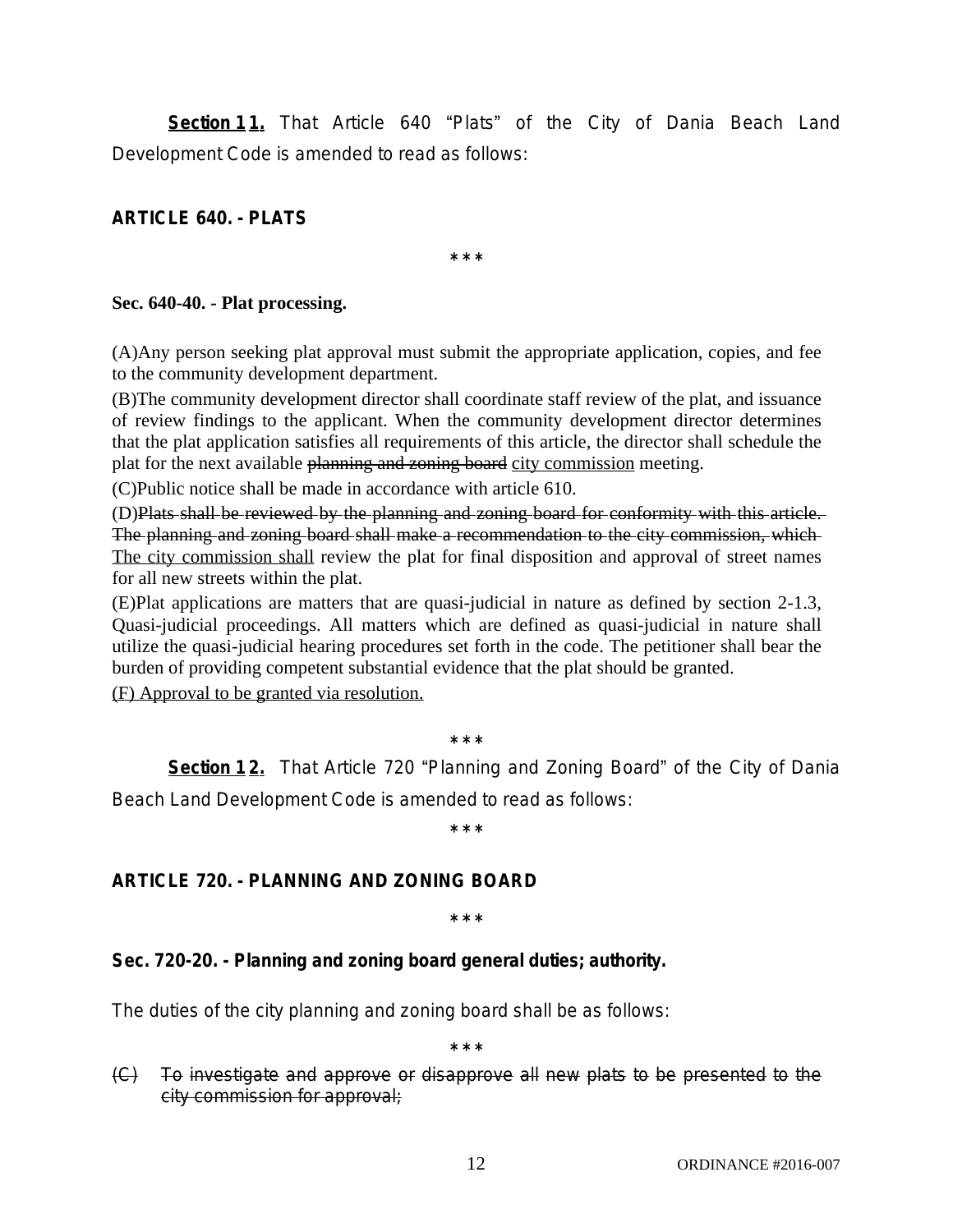- $(\underline{C}\underline{D})$  To approve small-scale site plans, as defined in [section](https://www.municode.com/library/) 635-20, and as provided in [section 635-70](https://www.municode.com/library/);
- $(DE)$  To grant variances and special exceptions associated with small-scale site plans;
- $(EF)$  To serve as the local planning agency of the City of Dania Beach, Florida.
- (FG) To act in an advisory capacity regarding waivers of distance requirements for establishments licensed to serve liquor on-premises.
- (GH) To perform such other duties as may from time to time be assigned to such board by the city commission.

**Section 13.** That Article 805 "Concurrency Determinations" of the City of Dania Beach Land Development Code is amended to read as follows:

# **ARTICLE 805. - CONCURRENCY DETERMINATIONS**

**\* \* \***

**Sec. 805-110. - Recreation and open space level of service standard, generation rates, and impact mitigation.**

**\* \* \***

(E)*Dedication or pPayment of recreation and open space impact fee or dedication.* Prior to issuance of a building permit for a residential unit, the owner of the property to be developed shall dedicate land to the city pay to the city a recreation and open space impact fee as provided for in Article 810 of this Part 8, and as approved by the City Commission by separate resolution, to be used for parks, passive or active open space or recreational purposes and to meet the needs created by their development and use of the land. The amount of land required to be dedicated is the acreage of demand that will be generated by the development as determined in [subsection] (D), above.

(1)Where land dedication payment of the city's recreation and open space impact fee is determined by the city to be not feasible or appropriate, the developer shall, in lieu of dedication, pay to the city a recreation and open space impact fee as provided for inarticle 810 of this part 8 payment, dedicate land. The amount of land required to be dedicated is the acreage of demand that will be generated by the development in subsection (D) above.

(2)If the development subject to a building permit has previously dedicated land under this section, or paid a fee in lieu of dedication under a previous version of this section, then the recreation and open space impact fee as provided in article 810 of this part 8 otherwise due at building permit shall be reduced by the amount previously paid and attributable to the development subject to the building permit.

(3)In any event, the maximum total percentage of any plat which shall be required for dedication for public parks, open space or recreational purposes shall be as follows:

(a)*Single-family.* Six (6) percent.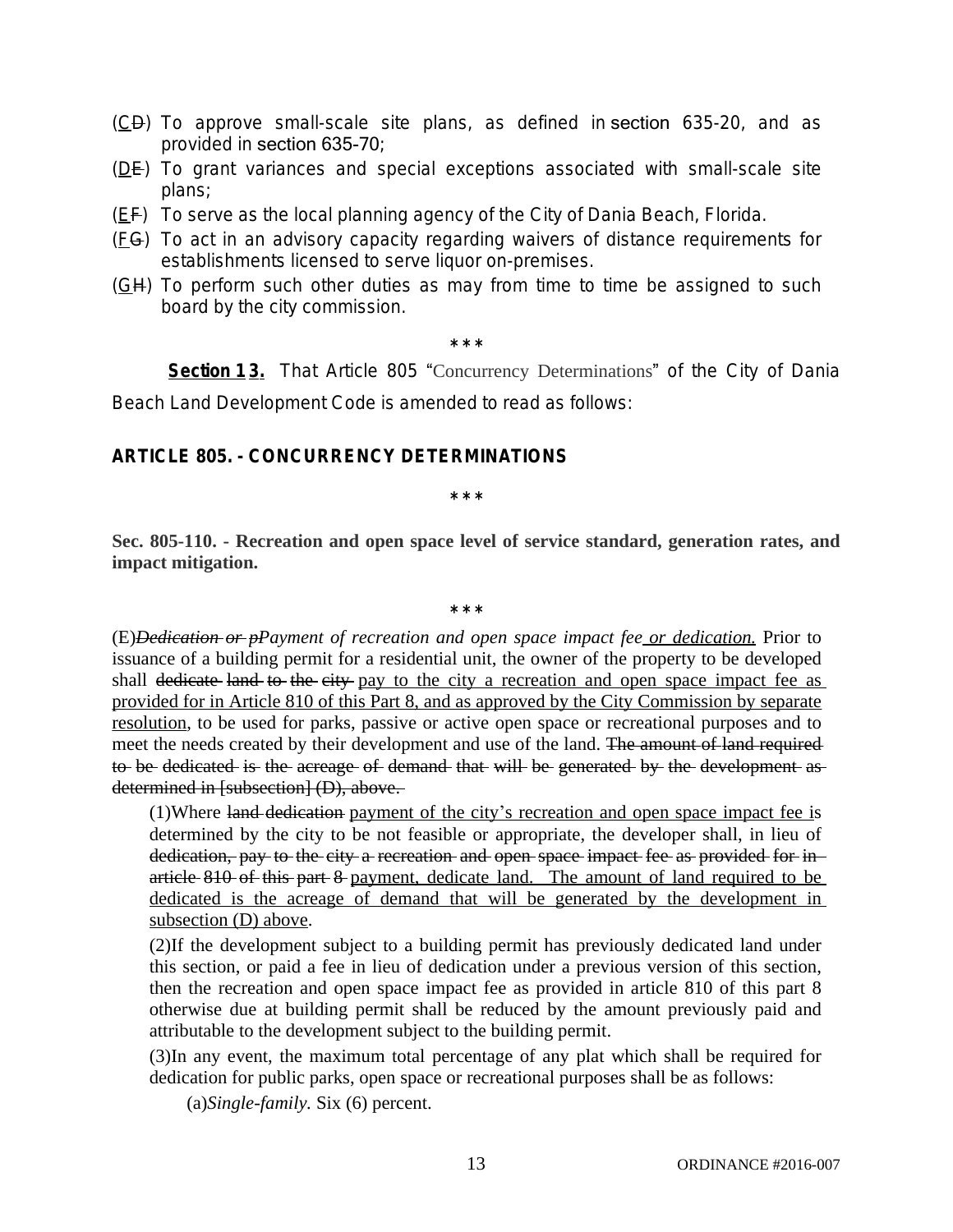#### (b)*Townhouse.* Twelve (12) percent.

#### (c)*Multifamily.* Twenty (20) percent.

(4)Where more than six (6) percent of any residential development must be dedicated pursuant to the formula provided in this section, such additional requirements over and above said six (6) percent may be exempted by the city commission by way of credits allowed for private parks, open space or recreational purposes, provided that such land is to be privately owned and maintained by the future residents of the platted area, such ownership and maintenance to be secured by the appropriate documents in form acceptable to the city attorney and the standards of subsection (F), below, are met.

### (F) *Private open space credited toward the park and open space requirement.* The following conditions apply to private open space credited toward the public park requirement.

(1) Yards, court areas, setbacks and other specific, defined open areas required to be maintained by the appropriate zoning or building regulations shall not be included in the computation of such private open space; provided, however, that the foregoing is not meant to imply that because a certain percentage of open space is required by any such regulations, the total amount of such required open space is precluded from being considered in the computation of private open space, but rather only specifically required open areas such as yards, front, rear and side setback areas and other such specific areas are to be excluded; and

(2) That the private ownership and maintenance of the open space is adequately provided for by written agreements and documents acceptable to the city attorney; and determined based upon maximum density permitted on the property under the land use and applicable zoning requirements; such dedication or payment shall be completed before the issuance of building permits shall be authorized by the city; and

(3) That the use of such private open space is restricted to park, open space and recreational purposes by recorded covenants which shall run with the land in favor of the future owners of property within the tract and which cannot be released or amended without the consent of the city commission after public hearing; and

(4) That the proposed private open space is reasonably adaptable for use for park, open space and recreational purposes, taking into consideration such factors as size, shape, topography, geology access and location of the private open space land; and

(5) That the facilities proposed for the park, open space and recreational use are in substantial accordance with the recreational needs of the future residents of the plat as determined by the city commission, the recommendation of the planning and zoning board and the appropriate city departments; and

(6) That the percentage of credit to be given for golf courses and passive and active lakes and waterways shall be set at a minimum of twenty (20) percent to a maximum of sixty (60) percent by the city commission, based on their determination of the extent of which such items meet the recreational, park and open space needs of the future residents of the proposed plat, after a recommendation from the planning and zoning board and the appropriate city departments.